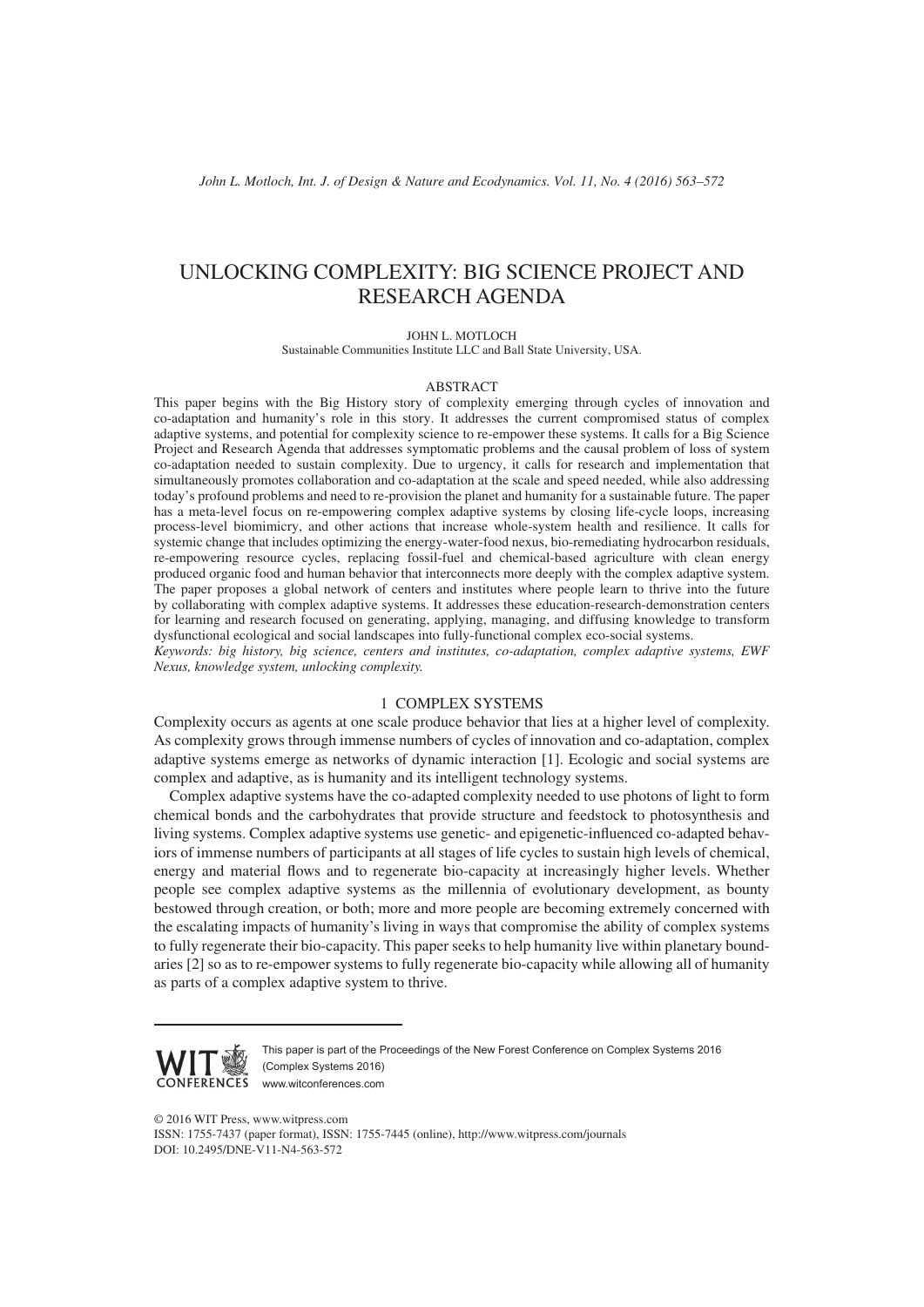#### 1.1 Complex systems and the nature of humanity

Increasing inability of humanity to live within planetary boundaries and social foundations is driving change from fully-regenerating complex adaptive systems to systems that fail to sustain their biocapacity and provide a safe and just place for humanity [3]. The profound challenge today is to adapt human behavior as agents in complex adaptive systems to interconnect physical, biological, and cognitive agents and re-empower full-regeneration of safe and just complex adaptive systems. Some people also see a need to reconnect science and spirituality and refocus the discourse from a reductive ecology/creation debate to a discussion of evolving ecosystems and unfolding complexity. Through the science lens, profound system change challenges us to appreciate humanity's role in fully-functional, regenerating ecosystems. Through the spirituality lens, it challenges us to live humanely in virtuous life cycles and unfolding complexity.

## 2 BIG HISTORY STORY

Big History is the story of complex adaptive systems from the Big Bang to modernity; and humanity's role in this story. It is the story of dynamic tension promoting complexification through massive numbers of cycles of innovation and co-adaptation that empower higher levels of system functionality, interconnectedness, and bio-capacity. Some see this complexification to include three transformations: physical transformation of the Universe, biological transformation of Planet Earth, and conscious transformation of the noosphere [4, 5]. Christian presents it as an eight-stage progression [6]. Both groups share appreciation of Big History as the story of the progression of complex adaptive systems.

# 2.1 Story of complexification

Swimme and Tucker see complexification as three transformations [4]. The first physically transforms the universe, with complexification powered by tension between expansion and collapse. The second transforms Planet Earth into living systems, with co-adapted behavior of massive numbers of participants at all stages of life cycles building and sustaining the planet's bio-capacity. The third on-going transformation of consciousness is seen by some to be driven by a universal need to know and understand [7] and by the dynamic tension, in the human mind, between individual and collective motivations [8, 9]

#### 2.1.1 Story of humanity's role

In this current chapter of Big History, the mind of modern man uses symbols, language and recorded history as collective memory which, unlike genetics and epigenetics, includes innovations that successfully co-adapt and those that do not. This cognitive transformation is currently progressing into its third tradition of human engagement. The first tradition *– humanity living within local limits* – included most of human history, with humanity living within limited local resources and struggling to enhance the human condition. In the second tradition *– living unsustainably outside limits –* technology and science combined to enable humanity to mine resources at ever-increasing scales, externalize costs, and thereby cause contextual system degradation at increasing scales and rates. In this tradition, people isolated themselves from many of the impacts of their behavior, and externalized these impacts to other people, places and species. Empowered at ever-increasing levels, this tradition impacted complex adaptive systems at accelerating rates and scales. Resulting system change now exposes the profound threat science and technology pose to humanity [10] and the urgent need to learn to live within the complex adaptive system that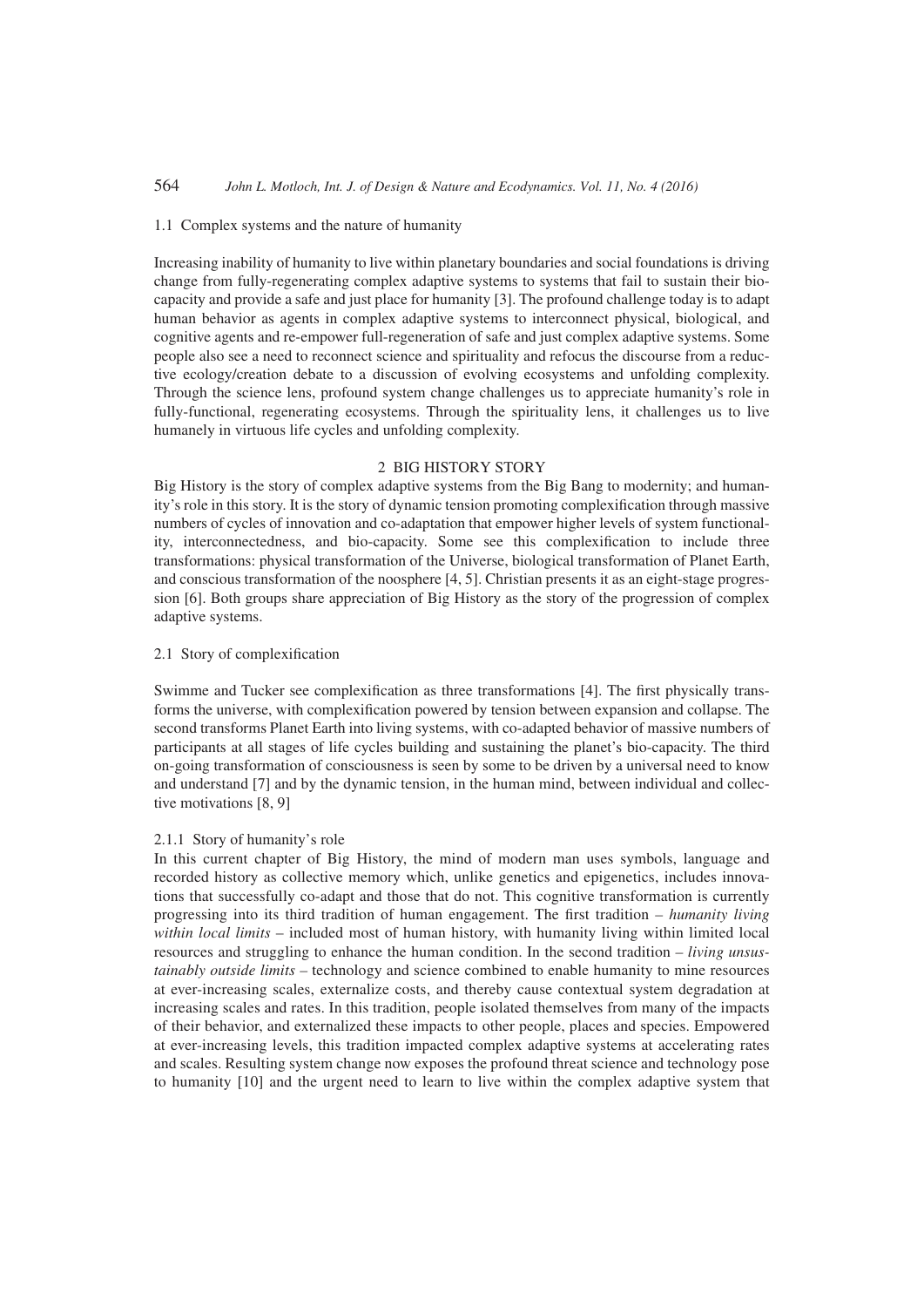sustains us. This realization is driving the emerging third tradition *– sustainable growth within global limits –* as an appreciative system that relates to the reality it helps create [11]. This tradition is challenging humanity to engage the systems upon which we depend – especially those that regenerate clean air, pure water, and productive soils – in ways that sustain system complexity, health, and regeneration. It challenges humanity to internalize all costs so engagement re-empowers system health and complexity and allows regenerative systems at all scales from local to global to sustain full-functionality. It challenges us to transform the landscapes of reduced functionality produced by centuries of false belief that humanity could live outside systems into healthy, fullyregenerating ecosystems.

## 2.1.2 Mapping the third transformation

Beck and Cowan [12], Ken Wilbur [13] and others have mapped levels of bio-psycho-social complexity as frameworks of consciousness. These levels are seen herein as stages in the third transformation wherein humanity learns to live appreciatively in the complexity it helps create. Since symbolic memory includes innovations that co-adapt and those that do not, human systems evolved by the second tradition of living unsustainably outside systems are not self-managing. In this third stage of transformation, we are beginning to discover and appreciate the immense interconnectivity needed to sustain the complexity upon which humanity depends, and the urgent need to shift to conscious actions that help regenerate complexity beyond our ability to fully understand, much less replicate.

#### 2.1.3 Story of new potential

Humanity is beginning to imagine the immense opportunity inherent in re-empowering complexity and re-provisioning humanity in ways that can trigger immense bio-capacity. This potential lies in emergent behavior, where agents at one scale produce behavior at a higher level of complexity. Building from Roger's diffusion of innovations work [14], Motloch [15] sees four stages of engaging any growth potential. *Stage 1: Emergence* occurs when innovations adapted to system conditions positively address the problems created by previous decisions; *Stage 2: Growth* occurs and accelerates as innovation produces positive system feedbacks, thereby encouraging and rewarding further growth. *Stage 3: Maturity* is reached as maximum sustainable growth is achieved and system feedback begins to shift from positive to negative. *Stage 4: Decline* occurs and accelerates as mainly negative system feedback discourages further engagement.

The contention herein is that humanity has progressed into the fourth stage of its living unsustainably platform based on fossil fuel consumption. Unsustainable growth empowered by reductive science, powerful technologies, and fossil fuel consumption have converted fully-functioning regenerative ecosystems into systems with less than full-functionality. Fossil fuel residuals, heavy metals, and other constituents are serving as roadblocks to emergence of new system complexity. For example, fossil fuel residuals in soils prevent thriving of the complex living systems these soils could otherwise support.

Ramo refers to the present as *The Age of the Unthinkable* [16]; and discusses how the new world order continues to surprise us as actions taken for seemingly good reasons have unthinkable consequences. Motloch and Truex [17] see these outcomes as the profoundly negative feedback of engagement using what is now an outdated and inappropriate development tradition that mines resources and produces wastes beyond the capacity of the system to regenerate its complexity and sustainable yield. The contention herein is also that this unique time in history is an age of immense new potential; and that this potential can begin to be realized when humanity again commits to living appreciably in complex adaptive systems.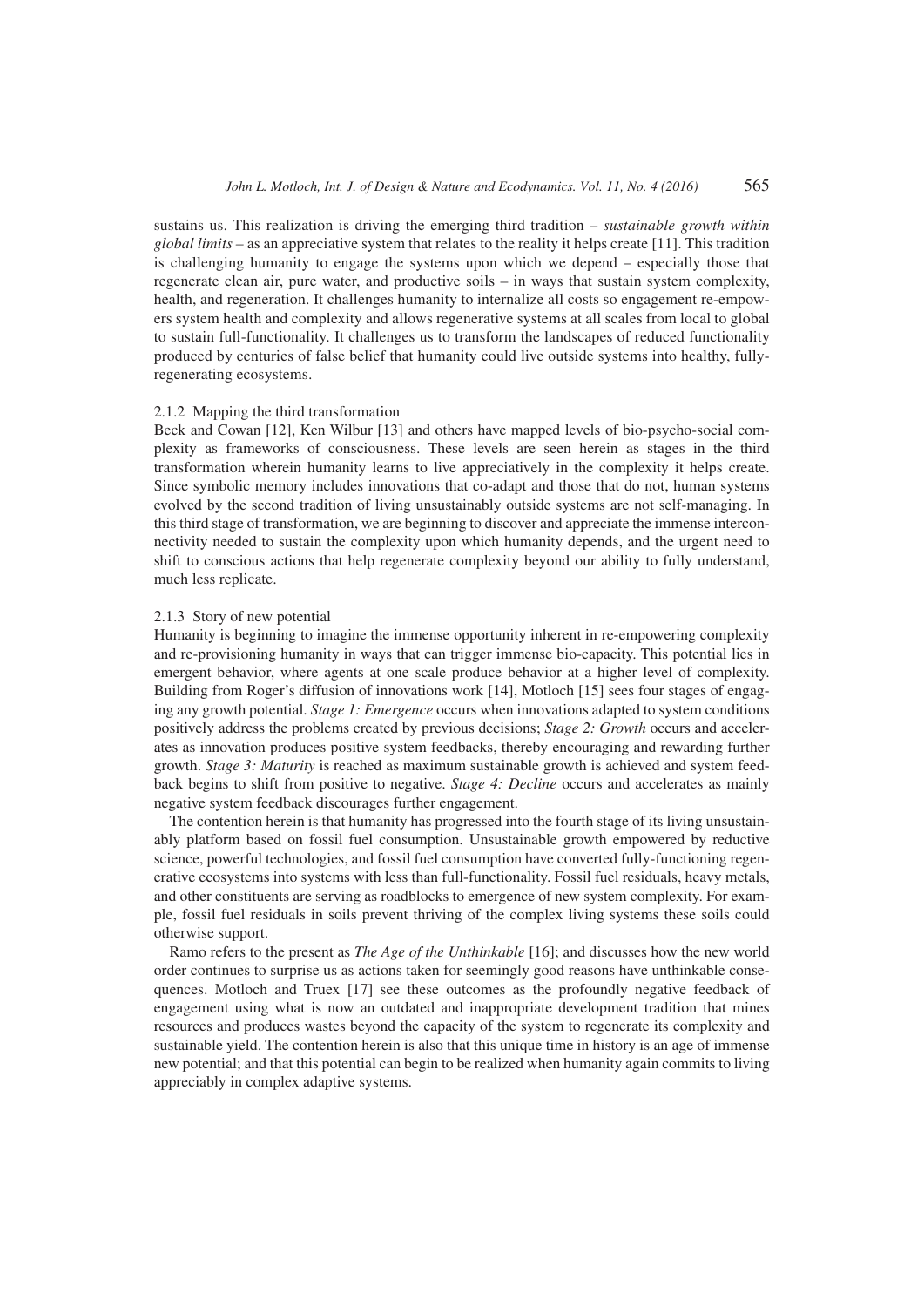#### 3 BIG SCIENCE STORY

Complexity science is the scientific study of complex adaptive systems whose parts interact to produce more-complex behavior [1]. Since Big History is the story of complexity through time, the scientific study of complexity is herein referred to as Big Science. Together Big History and Big Science, like Zukav's *Dancing Wi-Li Masters* [18] view of new physics, can help build the complexity science knowledge system for humanity to become an appreciate system that fully engages in the complex adaptive system that we help create.

#### 3.1 Complexity science knowledge system

The current status of ecological and social systems as complex adaptive systems speaks to the urgent need to develop the complexity science knowledge system, including knowledge generation, application, management, and diffusion, needed to re-provision humanity to transform to sustainability. Building this knowledge system is a major shift from the science that empowered humanity with the ability to create today's profound problems that include but are not limited to pervasive poverty, global climate change, escalating crime, terrorism, nations on the verge of bankruptcy, and a myriad of other problems.

Building this knowledge system will require that we address complexity at three levels: object, system, and meta level. At the *object-level*, decisions will address immediate needs in ways that do not compromise complexity and interconnectedness. Interdisciplinary teams will investigate complex social and environmental problems and make appreciative decisions to address symptoms produced by previous unsustainable engagement, and will integrate their actions into complex systems while seeking to "do no harm". Object-level decisions will also be appreciative-ready, i.e., able to function in more appreciate future systems. At the *system level*, decisions will focus on whole-system complexity and functionality. Interdisciplinary teams will embrace diverse knowledge systems, broad awareness, and methodological flexibility to identify whole-system solutions and the complexity knowledge needed to function appreciatively. At the *meta level*, decisions will focus on relationships, conditions and processes that promote emergence of more appreciative system-level and object-level decisions. At this level interdisciplinary teams will focus on whole-systems, the synergy of diverse knowledge systems, process-level biomimicry, and embracing unknowns and uncertainty as agents of emergence rather than expressions of imperfection. Teams can use learning-forward strategies; and all fields of science can take ownership of integrating with complexity. Methods can avoid the specialized and self-referential nature of disciplines [19] and embrace interdisciplinary processes and team-generated solutions. Interdisciplinary teams can collaborate in centers or institutes as homes for emergence [20] using new administrative structures [21] and enhanced network information flow using transdisciplinary and team science approaches [22, 23] that re-provision universities [24] in ways that re-empower complex adaptive systems to fully-regenerate, co-adapt and complexify.

## 4 BIG SCIENCE PROJECT

To jump-start this new complexity science knowledge system, humanity needs a Big Science Project on the scale and urgency of the Genome Project. This Project will seek to build the knowledge system needed to empower humanity to live appreciatively within the complex adaptive system it helps create. The Project will be grounded in innovation and co-adaptation; and an understanding of the meta-problem of increasing inability of systems to co-adapt, fully function, and fully regenerate. As a complex adaptive system, this knowledge system can grow from small seeds in diverse domains, seeing what works and what doesn't, and co-adapting things that work within domains into a complex adaptive system.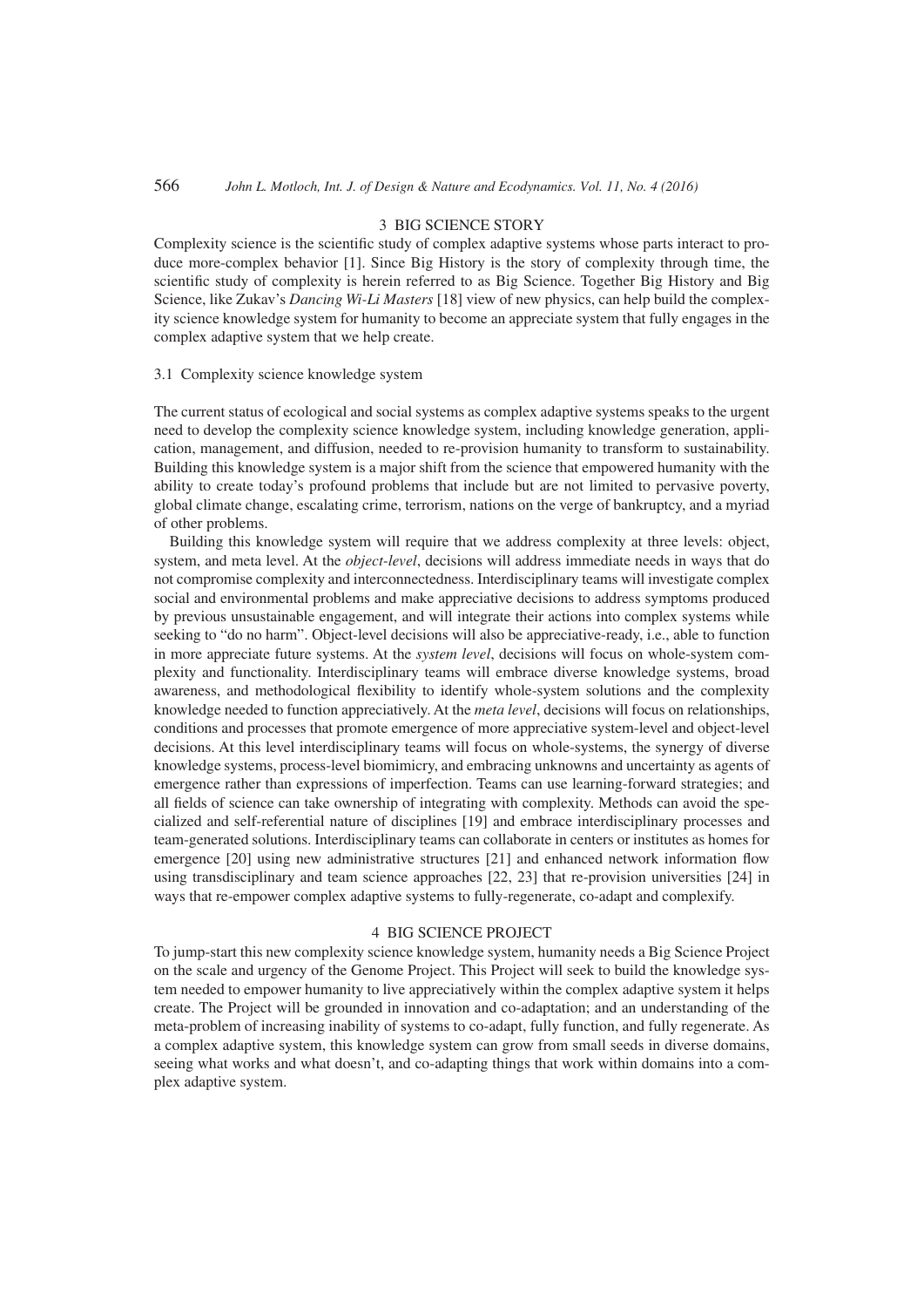The Big Science project will target the causal problem, seek to reverse the trend of reduced complexity and inability to co-adapt; and endeavor to build the understanding of complexity needed to empower humanity to co-adapt at the scale and speed needed. It will seek to optimize the ability of the current system to address complex problems, and facilitate emergence of the new system that produces less new problems. This complexity science knowledge system will focus on innovation [25] and co-adaptation. Due to the nature and urgency of the challenge, and need to re-provision concurrently with enhancing performance within existing provisioning, both thrusts will occur simultaneously.

#### 4.1 Emergent status of the big science project

On-going initiatives around the world, if seen as a mosaic, look like the beginning of this Big Science Project, complete with a research agenda beginning to unfold as the nexus of several dimensions of complexity. In terms of *governance complexity*, the Widening Circle action campaign and related Global Citizens' Movement for a Great Transition [26] has identified principles that can inform proposals for world governance [27]. In terms of *social complexity*, the Network Nation collaborative project seeks to address concerns about social fragmentation and partisanship, and what is seen as chronic gridlock in governance. The Next System Project [28] is positioned within this nexus of complexity as part of Widening Circle 2.0 [29]; and as the Collaborative Backbone on the Next Nation [30]. In terms of *development complexity*, the Internet of Things and smart technologies offer immense ability to sense, store, interconnect and communicate the immense data needed to coadapt, unlock complexity, empower the circular economy [31] and unlock full-spectrum capitals [32] to re-empower complexity.

As this Complexity Science Big Science Project continues to emerge, it can do so with governance appropriate for unlocking complexity. This governance can embrace principles similar to those of the Forum for a New World Governance that include power framed by the people being governed and sustained by a shared perception that decisions address individual and collective needs so as to promote an ethical, just society. They can include civility that builds a sense of shared destiny, excludes tyranny by individual or majority, and balances rights, powers, and responsibility. They can help provision society for competent and effective public and private institutions responsive to all needs of a diverse society; and embrace collaboration and co-adapted behavior among the full diversity of public and private entities, so governance helps sustain the commons. They may also embrace justice at all scales so societies from local to global can organize themselves and operate in ways compatible with social cohesion at all scales. [33]

# 4.2 Big science research agenda

Developing the complexity science knowledge system will require a massive action research agenda to generate, apply, manage and diffuse complex adaptive system knowledge. This agenda will embrace the co-adaptation needed to empower homeostasis, self–organization, and complexification; and can help humanity address today's myriad of symptomatic problems and, more importantly, the causal problem of growing inability of systems to co-adapt and fully-regenerate. This agenda can also focus on helping humanity collaborate with complexity; and co-adapt at the scale and speed needed to re-empower complexity; so humanity can address today's problems while re-provisioning economic and community development for a sustainable future.

This research agenda can integrate diverse knowledge systems – science, indigenous, vernacular, etc. – with a meta-level focus on re-empowering complex adaptive systems by closing life-cycle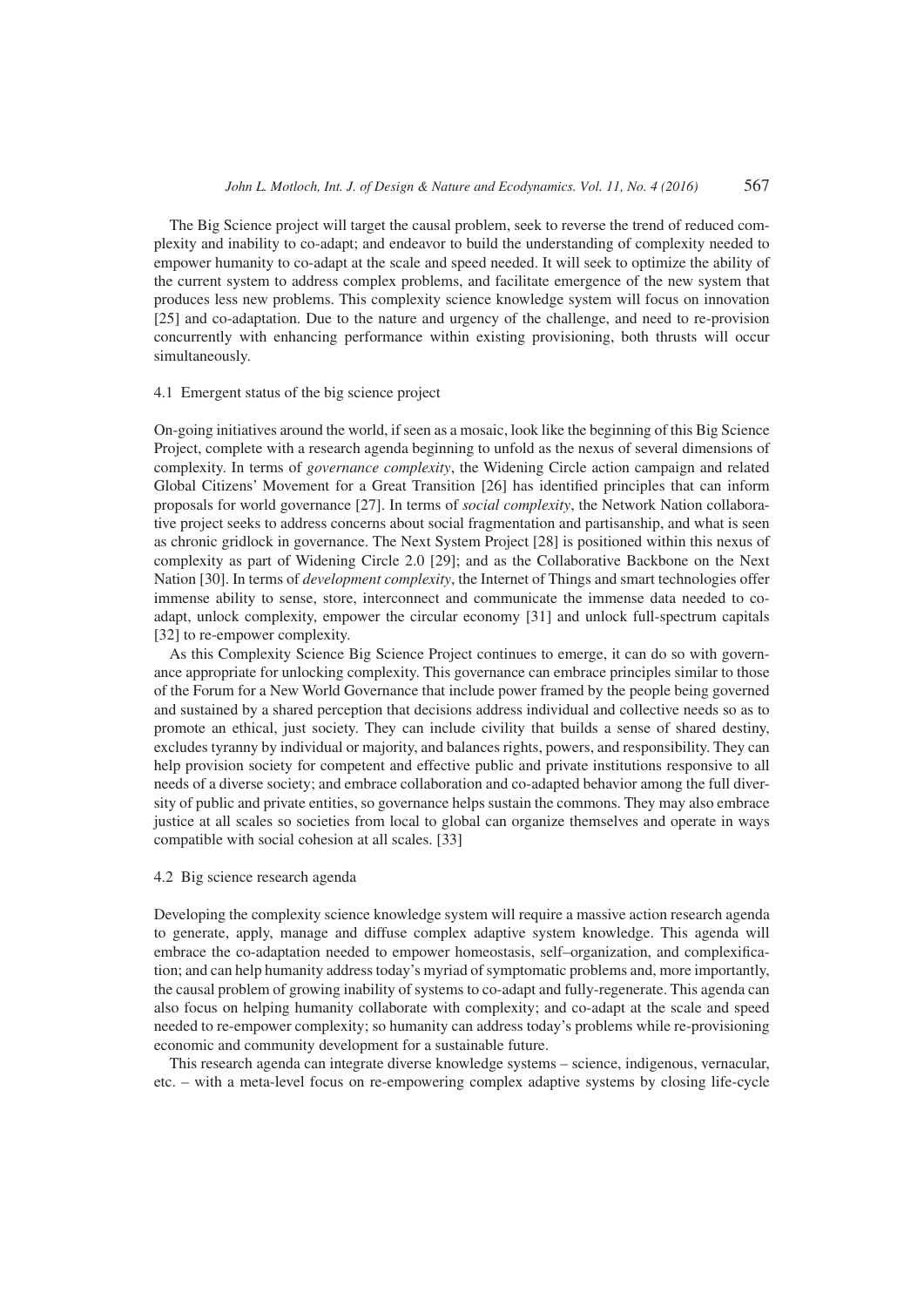loops, increasing process-level biomimicry, enhancing fertility, accelerating ecological processes, empowering homeostatic, and increasing whole-system health and resilience. It can include systemlevel research focused on feeding good bacteria and starving bad, bio-remediating industrial hydrocarbon chains that have accumulated in systems, dissipating residuals, re-empowering resource cycles including nitrification, and replacing fossil-fuel powered chemical-based agriculture with clean energy-based, locally-grown organic, healthy food. Much research can occur within a global network of centers and institutions where people learn to thrive by collaborating with complex adaptive systems [34]. These centers can have an integrated training, research, and demonstration action agenda focused on how humanity can live within complexity. This action agenda can help build the complexity science knowledge system for generating, applying, managing, and diffusing knowledge that can transform dysfunctional ecological and social landscapes into fully-functional complex eco-social systems.

# 5 DESIGN SCIENCE ROLE IN COMPLEXITY SCIENCE

Design science will play a major role in the action agenda to address today's profound challenge for humanity to live within its fully-functional complex adaptive system. To serve this role, design science can sustain its focus on innovation and quickly embrace co-adaptation that completes each cycle needed for complexity. As such, design science can also play a major role in the nexus of design science, transdisciplinary team science, and complexity science [35].

Design science can inform decisions integrated with complexity to build ecological, physiological, and psychological health. Grounded in complexity science, design science can engage systems at the object, system, and meta levels. At the object level, projects can address local system needs. System level engagement can include management frameworks that set limits and provide guidance to object-level decisions. Meta-level decisions can pursue relationships, conditions and processes that promote transformation to sustainability. Design science can also embrace innovative models for inter-professional dynamics to make sustainable resource management decisions, while addressing the needs for specific projects. By so doing, design science can help integrate decisions made by many people with differing motives. It can help interdisciplinary teams integrate diverse systems – ecological, cultural, structural, infrastructural, visual, and economic – for maximum environmental and human wellness; and to help make appreciate decisions about the earth and its integrated systems [36].

In these and other ways, design science can play a major role in helping build the knowledge system – generation, application, management, and diffusion – needed to sustain interconnected energy, water, and food systems: the EWF Nexus. It can also play a major role in helping society replace the fossil fuel consumption that locks-up living systems with clean energy systems that use information encoded in the genetics and epigenetics of living systems. It can promote healthy water systems where water at all stages in life cycle addresses the needs of the diverse living and non-living components needed for full-functionality and regeneration of complexity. Finally, it can provide the vision needed to replace the current non-appreciative decisions that assault complex systems with dirty energy, contaminated water, unhealthy food, and disinformation with appreciative ones that ensure that all voices – human, other living, and non-living – needed for full-functionality and regeneration are heard.

### 5.1 Design science research

Rather than only targeting today's myriad of symptoms – climate change, species loss, organized crime, diverging incomes, failing states, etc. – design science research can also focus on the causal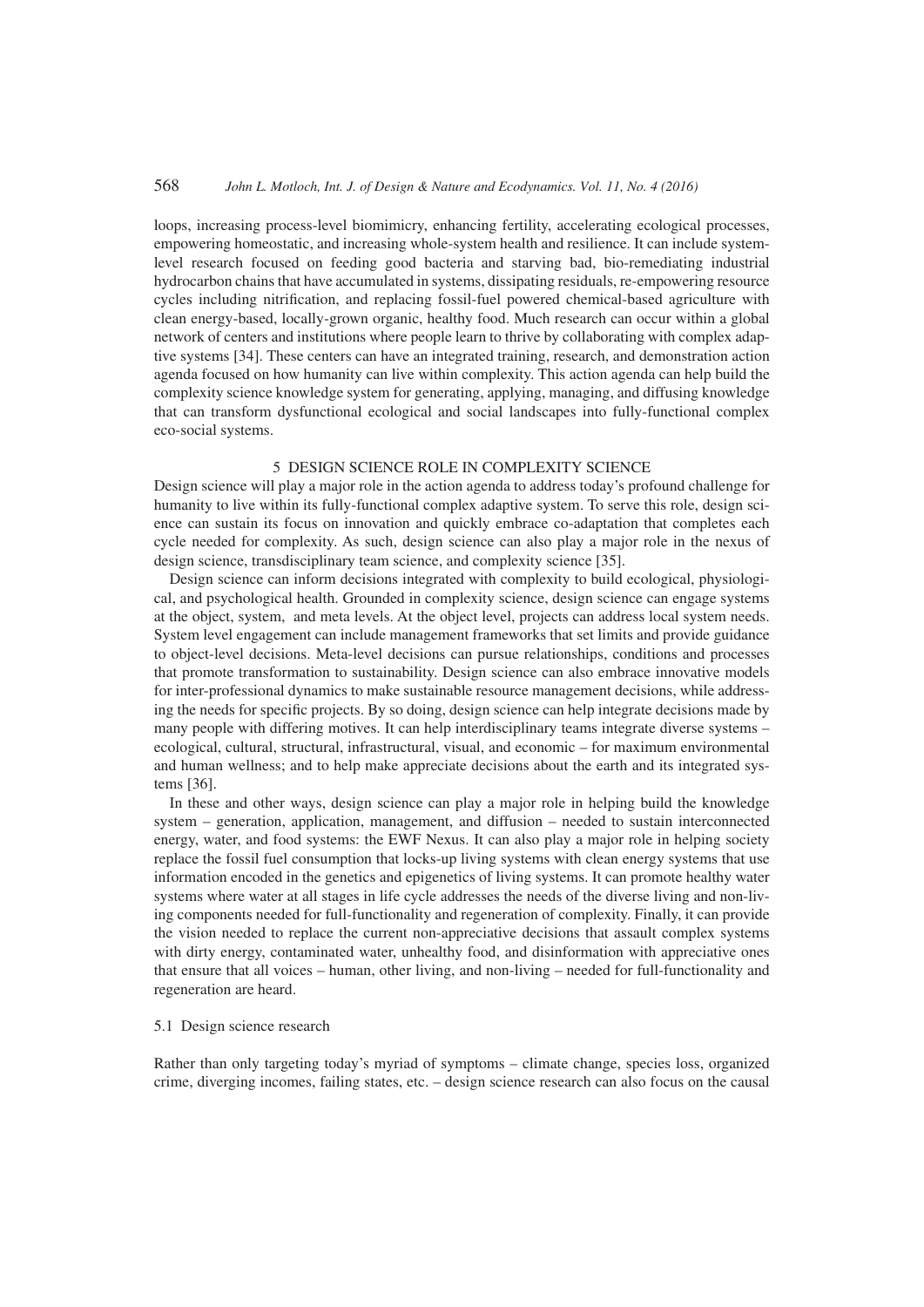problem, i.e., loss of ability of systems to sustain complexity due to inadequately co-adapted behavior. It can seek to reverse the growing inability of complex adaptive systems to sustain co-adaptation of parts and behaviors, full-functionality, regeneration, and ability to coordinate behaviors in ways that sustain the capacity of the complex adaptive system. It can build understanding of the nexus of design science, team science and complexity science to empower whole-system functionality, coadaptation and regeneration. It can help build understanding of how knowledge from diverse theories such as rapid co-adaptation theory [37] and relevant frameworks such as whole-system Indicator frameworks, can empower and accelerate co-adaptation of human behavior at the scale and speed needed to re-empower complex systems so humanity can thrive as part of these systems [33].

To help address the causal problem, application-focused design science action research can extend the time humanity has to become appreciative by increasing humanity's performance in addressing complex adaptive system needs, while accelerating the shift needed to re-empower complexity and avoid creating new complex problems. Furthermore, due to severity of the problem and urgency of the challenge, it can do both simultaneously and as quickly as possible. By so doing design science, as a subset of Big Science linked with Big History's unfolding complexity, can play a crucial role in the Big Science Project.

## 6 "UNLOCKING COMPLEXITY" AS GOAL OF BIG SCIENCE PROJECT

As stated earlier, fossil fuel residuals, heavy metals, and other impacts are often roadblocks to emergence of system complexity. For example, fossil fuel residuals lock-up agricultural soils and ecological systems, preventing them from supporting complex living systems. There is a profound need for this Big Science project and research agenda to focus on Unlocking Complexity; and for the complexity science knowledge system to re-provision global society in ways that promote coadaptation, homeostasis, and self-organization. There is also the need to address symptoms and, most importantly, mitigate the causal problem of growing inability of systems to co-adapt and build complexity. This Unlocking Complexity Big Science Project and Research Agenda can build the knowledge system needed to unlock complex adaptive systems so they can build the complexity needed to move beyond their current condition that places humanity at profound risk. This Big Science Project will, of necessity, extend beyond unlocking ecologic complexity to unlocking cognitive complexity.

#### 6.1 Unlocking ecological complexity

This Big Science Project and Research Agenda can include initiatives focused on unlocking ecologically complexity, closing life-cycle loops and increasing process-level biomimicry. It can include action items to empower para-magnetics and fertility, accelerate ecological processes, and reempower homeostatic and self-regulation. It can include system-level initiatives to feed good bacteria and starve bad, bio-remediate industrial hydrocarbon chains that have accumulated in systems, dissipate residuals, re-empower resource cycles including nitrification, and replace fossil-fueled chemical-based agriculture with clean energy-produced organic food. By these and other actions, it can build whole-system health and resilience.

## 6.2 Unlocking cognitive complexity

This Big Science Project and Research Agenda can focus on unlocking the cognitive complexity arrested by the false belief that humanity could live outside systems, mine resources at everincreasing scales, and externalize costs without profound consequences. Most recently cognition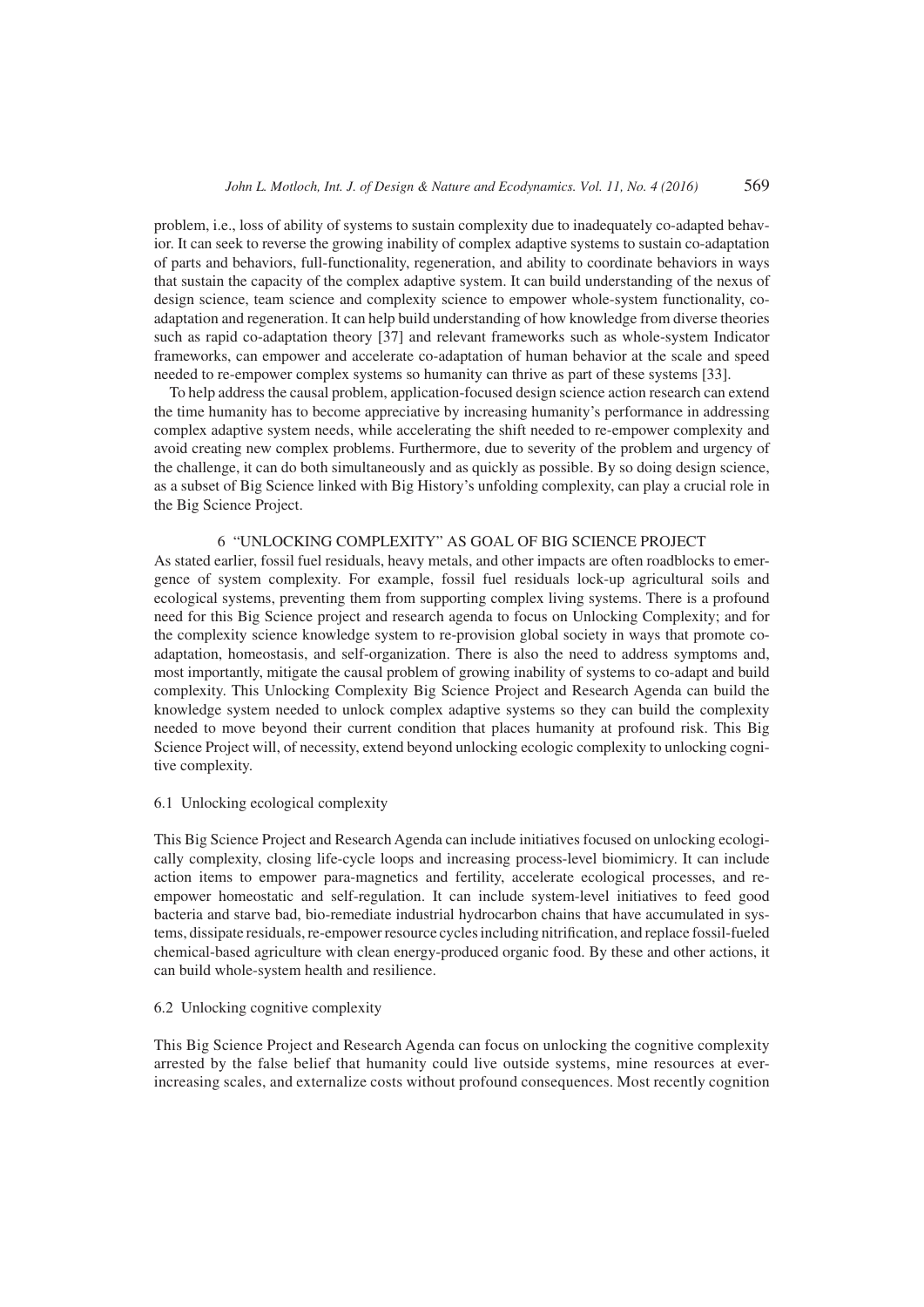has been further arrested by culturally induced ignorance or doubt based on inaccurate or misleading scientific data. Unlocking this arrested consciousness can allow humanity to appreciate complexity beyond our current ability to understand; and to build the knowledge system needed to sustain healthy regeneration of all essential and interconnected systems. It can empower an appreciative humanity to use information to sustain clean and healthy energy, water, and food systems; and replace the fossil fuel consumption that locks-up living systems with *clean energy systems* that use information encoded in the genetics and epigenetics of living systems. It can empower *healthy water systems* where water conditions at all stages in life cycles address the needs of the diverse living and non-living components needed for full-functionality and regeneration. It can also empower implementation of *healthy local and slow food systems* that provide the food and fiber needed to support whole-system functionality and regeneration. In doing so, the Unlocking Complexity Big Science Project can replace the non-appreciative mindset and hierarchical communication strategies that assault complex adaptive systems with dirty energy, water, food, and disinformation with appreciative humanity that uses network conversation to ensure all voices – human, other living, and non-living – needed for full-functionality and regeneration are heard.

# 6.2.1 Global network of centers and institutes

There is a need for a global network or centers and institutes focused on unlocking complexity by building bridges between community development and the nexus of energy, water and food, as well as the nexus of design science, transdisciplinary team science, and complexity science. These centers and institutes can help humanity co-adapt at the scale and speed needed to re-empower the complex adaptive systems of which they are part. These centers can pursue the following principles of the Sustainable Communities Institute as triggers for building resilient, thriving communities [38]. The first is to live within the systems upon which people depend to sustain ecological, social, and economic prosperity. The second is to promote whole-system solutions that address the needs of people and the systems upon which they rely. The third is to build whole-system knowledge and the diversity of knowledge systems. The fourth is to engage all sectors to build shared-consciousness and the collective-will to be sustainable. The fifth is to collaborate among local and global experts to benefit from the full diversity of knowledge. The sixth is to build the full-spectrum of capitals needed to optimize whole-system health, prosperity, and growth.

In these centers and institutes, people can learn to thrive into the future by collaborating with complex adaptive systems. Each center can help people learn to live with system limits including optimizing the local food-water-energy nexus and re-provisioning communities to engage food, water and energy in ways that sustain people, place and prosperity. These can be education-researchdemonstration centers for learning to live within complexity, build interconnectivity, and help transform dysfunctional ecological and human landscapes into fully-functional complex and coadapted eco-social systems.

The heart of each of these centers can be integrated water-energy-food systems that produce more food for less money than traditional farming practices and that can grow food year round. They can produce fresh, healthy and great-tasting natural and organic food via an eco-friendly, green system that uses clean energy, conserves water and reduces waste [39]. In these centers, people can learn to use these systems and local food production to provide quality food, conserve water, and build economic opportunity, while removing agriculture loads from land areas to allow these areas to return to serving their vital role in the complexity of Planet Earth. Each can transform hydrocarbons into food for existing bacteria, allow these bacteria to better serve their role in complexity: and convert waste to food. They can transform benzene chains in soil into food for bacteria in the soil [40] to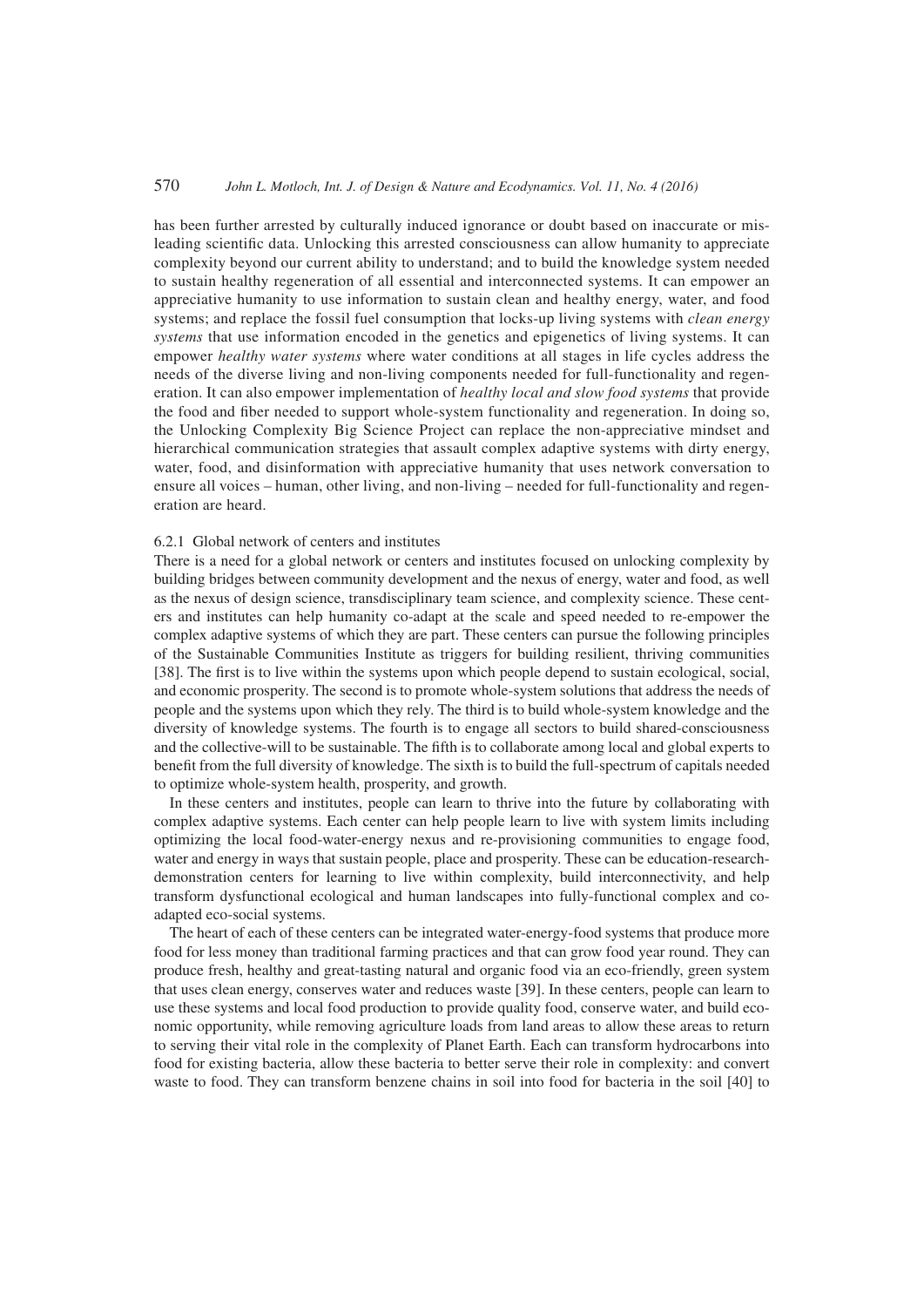convert fossil fuel residuals that currently lock-up agricultural soils into food for bacteria in living systems so these bacteria can unlock the soil and provide healthy food for the complex web and food chains of complex systems.

The intent herein is that as education-research-demonstration centers for learning to live within complexity, each center is also a key participant in the Big Science Project and Research Agenda and action agenda to build the complex adaptive system knowledge system needed to unlock complexity.

#### REFERENCES

- [1] Johnson, S., *Emergence: The Connected Lives of Ants, Brains, Cities, and Software*, Scribner, 2002.
- [2] Rockström, J., *Planetary Boundaries: Exploring the Safe Operating Space for Humanity*, The Reliance Center, 2009.
- [3] Raworth, K., *A Safe and Just Space for Humanity: Can we Live Within the Doughnut?* Oxfam International Discussion Paper, 2012.
- [4] Swimme, B.T. & Tucker, M.E., *Journey of the Universe*, Yale University Press, 2011.
- [5] Teilh.ard de Chardin, P., *The Phenomenon of Man*, Harper Torchbooks, 1961.
- [6] The History of our World in 18 Minutes, David Christian, TED2011, available at www.ted. com/talks/david\_christian\_big\_history?language=en
- [7] Maslow, A.H. & Lowery, R. (ed0073), *Toward a Psychology of Being,* 3rd edn., New York: Wiley & Sons, 1998.
- [8] Graves, C.W., 'Meet Mr. Graves' spiraldynamics.org/2012/06/meet-dr-graves/
- [9] Wilbur, K., *A Theory of Everything: An Integral Vision for Business, Politics, Science and Spirituality*, Shambhala Pub. Inc: New York, 2000.
- [10] Humanity is going to use science and technology to wipe itself out, S.W. Hawking, available at www.independent.co.uk/news
- [11] Jantsch, E., *Design for Evolution,* Braziller Publisher: New York, 1975.
- [12] Beck, D.E. & Cowan, C., *Spiral Dynamics: Mastering Values, Leadership, and Change*, Blackwell Publishing Ltd., 1996.
- [13] Wilbur, K., *A Theory of Everything: An Integral Vision for Business, Politics, Science and Spirituality*, Shambhala Pub. Inc: New York, 2000.
- [14] Rogers, E.M., *Diffusion of Innovations*, 5th edn., Simon & Schuster, 2003.
- [15] Motloch, J.L., *Facilitating Social and Economic Change, Symposium to Increase Community Prosperity in the New Economy*, Ball State University, 2012.
- [16] Ramo, J.C., *The Age of the Unthinkable: Why the New World Disorder Constantly Surprises Us and What We Can Do About It*, Little, Brown and Company Pub., 2009.
- [17] Motloch, J.L. & Truex, S.I., Complexity Science and Architecture in the. *University of the Future 2nd International Conference on Social Housing and Sustainability*, PUCRS, Brazil, 2012.
- [18] Zukav, G., *The Dancing Wu Li Masters: An Overview of the New Physics*, William Morrow and Company pub., 1979.
- [19] Bursztyn, M. & Maury, M.B., The Brazilian experience with institutional arrangements for interdisciplinary graduate programs: I2S may provide a new way (Chapter 43). *Disciplining Interdisciplinarity: Integration and Implementation Sciences for Researching Complex Real-World Problems*, ed. G. Bammer, ANU E Press, 2013.
- [20] Cram, L., Building I2S into an academic program (Chapter 41). *Disciplining Interdisciplinarity: Integration and Implementation Sciences for Researching Complex Real-World Problems*, ed. G. Bammer, ANU E Press, 2013.